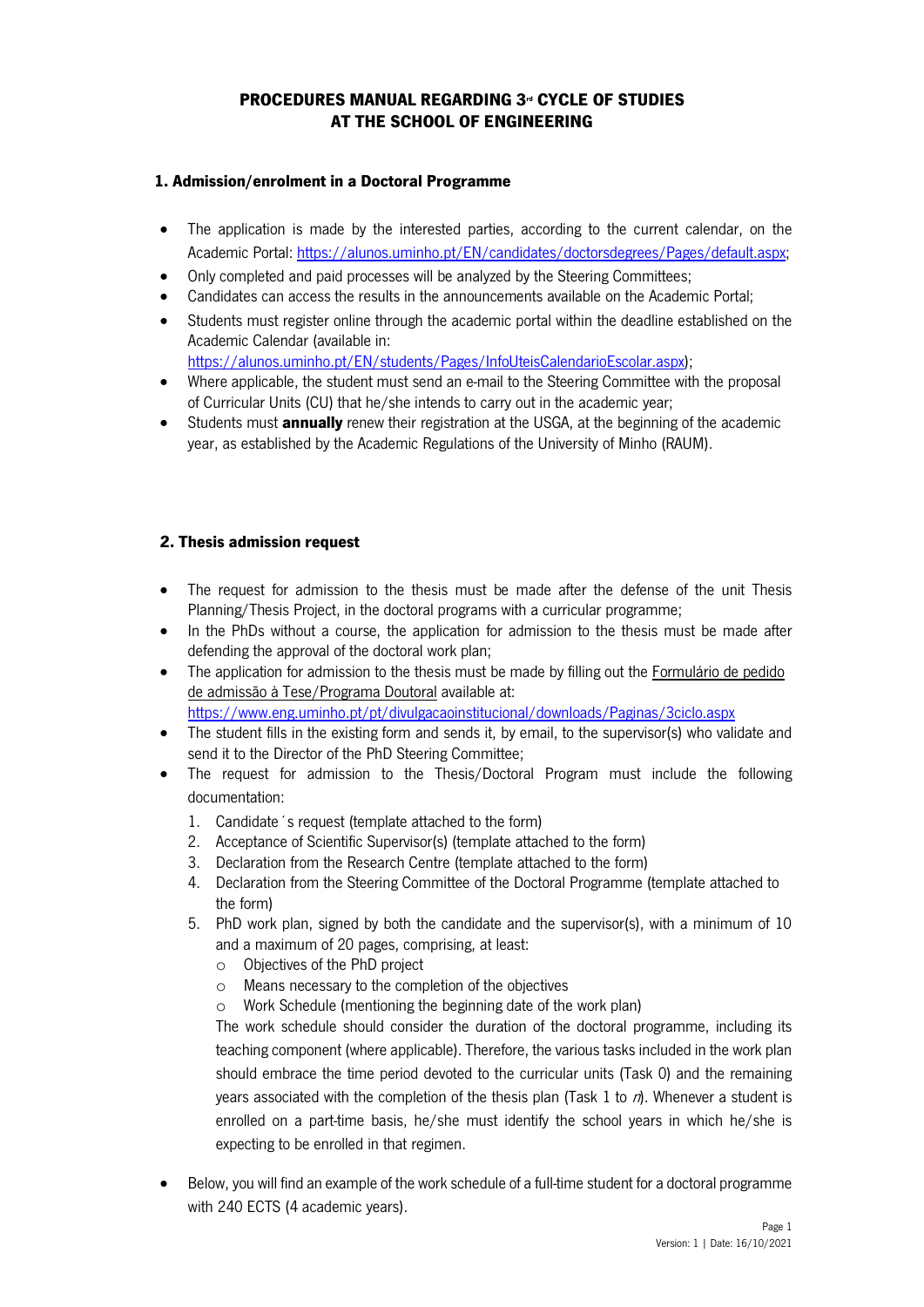|              |                                           |                  |           | Ano <sub>1</sub> |           | Ano <sub>2</sub> |                |                |    | Ano <sub>3</sub> |                |                |    | Ano <sub>4</sub> |                |                |    |
|--------------|-------------------------------------------|------------------|-----------|------------------|-----------|------------------|----------------|----------------|----|------------------|----------------|----------------|----|------------------|----------------|----------------|----|
|              |                                           | <b>Trimestre</b> |           |                  |           | <b>Trimestre</b> |                |                |    | <b>Trimestre</b> |                |                |    | <b>Trimestre</b> |                |                |    |
|              | Tarefa Descrição da Tarefa                | <b>T1</b>        | <b>T2</b> | T <sub>3</sub>   | <b>T4</b> | <b>T1</b>        | T <sub>2</sub> | T <sub>3</sub> | T4 | <b>T1</b>        | T <sub>2</sub> | T <sub>3</sub> | T4 | <b>T1</b>        | T <sub>2</sub> | T <sub>3</sub> | T4 |
| $\mathbf 0$  | Componente letiva do<br>Programa Doutoral |                  |           |                  |           |                  |                |                |    |                  |                |                |    |                  |                |                |    |
| 1            | Descrição da Tarefa 1                     |                  |           |                  |           |                  |                |                |    |                  |                |                |    |                  |                |                |    |
| $\mathbf{z}$ | Descrição da Tarefa 2                     |                  |           |                  |           |                  |                |                |    |                  |                |                |    |                  |                |                |    |
| 3            | Descrição da Tarefa 3                     |                  |           |                  |           |                  |                |                |    |                  |                |                |    |                  |                |                |    |
| 4            | Descrição da Tarefa 4                     |                  |           |                  |           |                  |                |                |    |                  |                |                |    |                  |                |                |    |
| 5            | Descrição da Tarefa 5                     |                  |           |                  |           |                  |                |                |    |                  |                |                |    |                  |                |                |    |

- According to number 2 of Article 184 of the Order RT-03/2020 (RAUM), exceptionally, in duly justified cases, the Scientific Council of the School of Engineering (CCEEUM), may accept the inclusion of a third supervisor of the research work. Thus, if the student intends to apply for admission to the thesis with 3 supervisors or, after the thesis has been accepted, the inclusion of a third supervisor, he/she must ask the respective supervisors to complete the justification attached in the form, in which the different skills of each supervisor should be indicated, that must be complementary and relevant to the work plan to be developed, justifying their participation in the supervision team;
- Whenever possible, declarations attached to the form must be signed with a qualified digital signature, with a Citizen Card or Digital Mobile Key, and sent to the Steering Committee of the Doctoral Programme, which will send them to CCEEUM (through DocUM);
- After the request approval, CCEEUM communicates to the student and to the supervisor(s) its acceptance by e-mail.

### 3. Registration of the Thesis title on the RENATES Platform

- When notifying the student and supervisor(s), CCEEUM sends the forms to be filled in and signed by the intervening parties;
- After receiving the filled and signed forms, CCEEUM will register the thesis title on the RENATES Platform;
- The student and supervisor(s) are notified by e-mail of the registration and the TID (unique thesis identifier).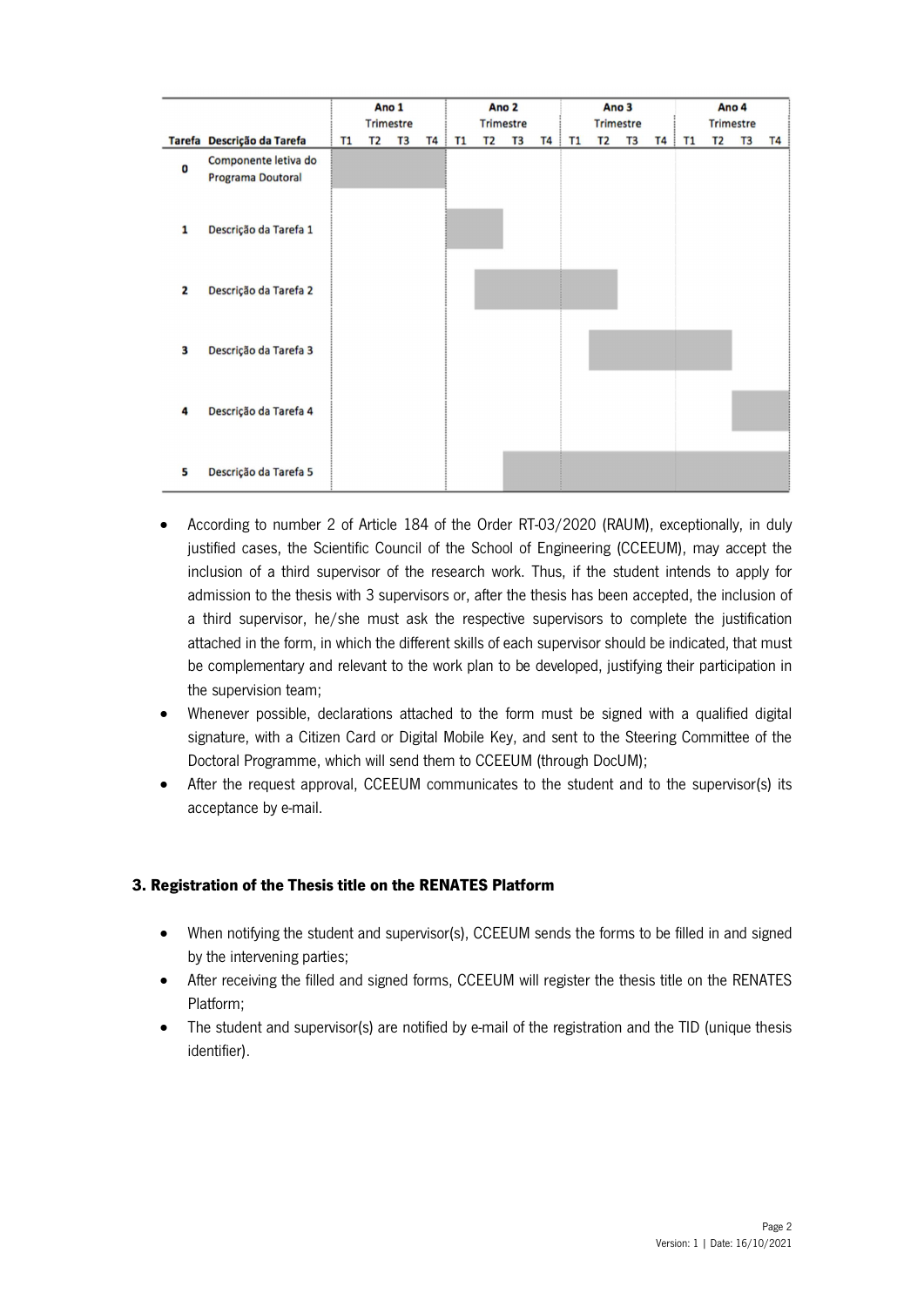### 4. Preparation and submission of the PhD Progress Report and the Supervisor's Opinion

As provided for in the RAUM, progress reports must be prepared annually, without prejudice to a shorter frequency foreseen in the individual regulations of each PD, by all students who have been admitted to the thesis, and only by them. The respective opinions given by their supervisors should also be prepared annually.

The supervisor(s) and the PhD Steering Committee must analyze the report and issue the respective opinions.

The progress report on the preparation of the doctoral thesis must be prepared by the student on an annual basis, with 1 to 4 pages and it should address the following points:

- a) ACTIVITY DEVELOPED IN THE PERIOD
	- Describe the activities developed during the last year and compare them with the thesis plan, namely:
	- tentatively, indicating a percentage of execution of each task (and each subtask, if applicable) identified in the thesis plan;
	- identifying and justifying, whenever possible, any deviations from the list of goals in the thesis plan; any results of insufficient quality should also be identified and justified.
- b) RESULTS IN THE PERIOD

Present the scientific production and student education over the period:

- including a list of articles published or submitted for publication during the period under review;
- possibly including, to justify an atypical year, the list of articles published since the beginning of the Programme;
- presenting a list of scientific or other nature events that the student participated in during the period in question.
- c) ACTIVITIES TO BE DEVELOPED (AND PLAN UPDATE)

Briefly describe the next activities and, if necessary, update of the work plan:

- including proposed actions to correct the deviations observed;
- including a review proposal to the schedule of tasks and subtasks.

Progress reports must respect the following delivery dates and subsequent submission of the single letter to the CCEEUM:

PhDs with curricular units:

- start in the  $1<sup>st</sup>$  semester until the  $5<sup>th</sup>$  of September of each year;
- start in the  $2<sup>nd</sup>$  semester until the  $31<sup>st</sup>$  of January of each year.

PhDs without curricular units (depends on the student's enrollment date):

- until the 5th of September of each year;
- until December 5th of each year;
- until March 5th of each year;
- until June 5th of each year.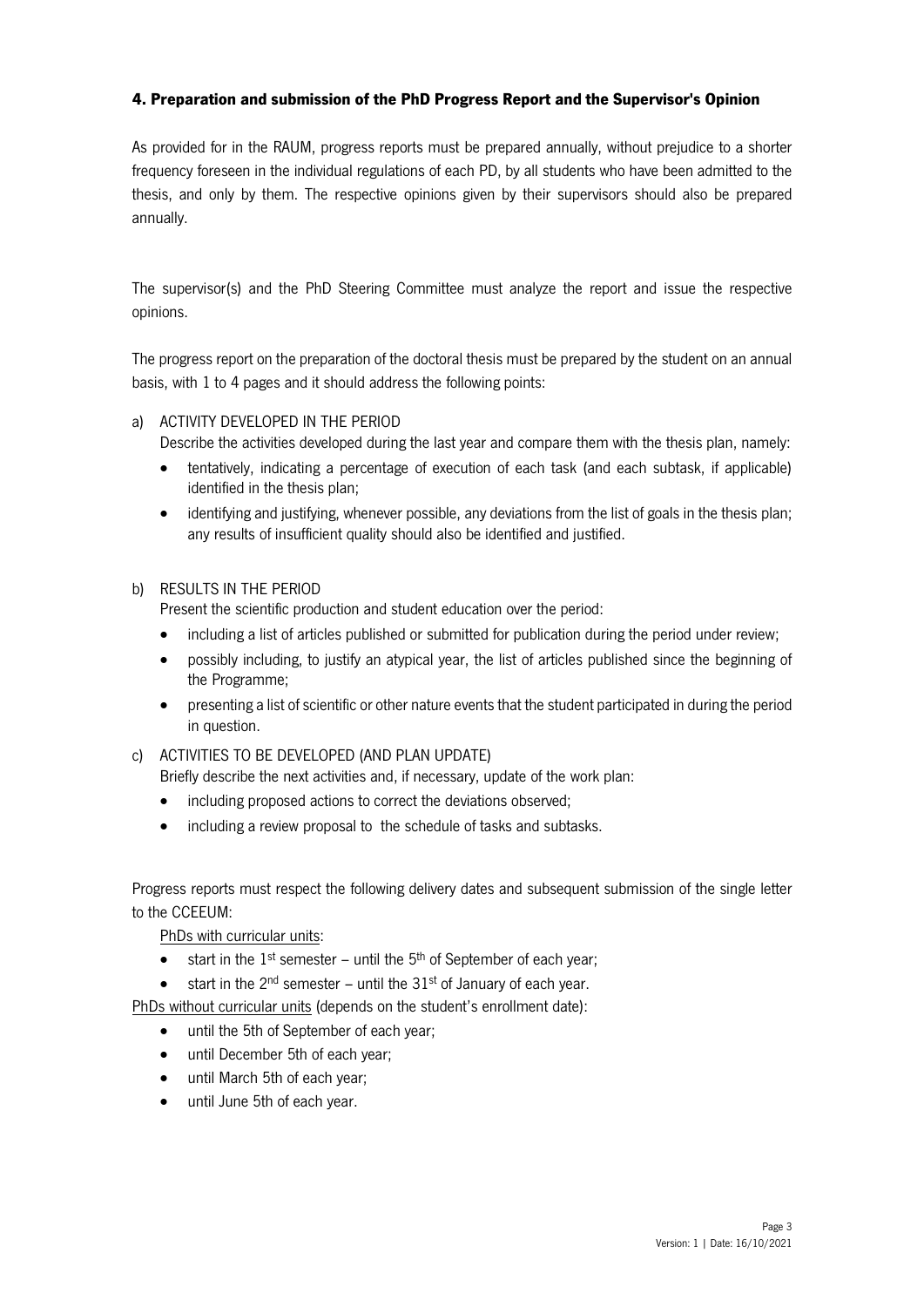# 5. Request for Public Examination leading to the awarding of the Doctorate Degree for students of the University of Minho

After the submission of the request for public examination, on the Academic Portal, it will be analyzed by the School of Engineering. Acceptance of the application depends on verification that the process is properly instructed and that the student complies with the applicable requirements.

As a few of our PhD courses which are run in association with other higher education institutions are not yet fully supported by UMinho's Information Systems, the request for public examination by this way for this type of courses may not be guaranteed. In cases where this limitation occurs, the student must contact the School, via email cc@eng.uminho.pt.

Requests for public examinations lacking documentation or containing false statements by the student will not be followed up. In this case, the student will be notified to correct the associated gaps/errors

If you need to clarify any doubts about the request for public exams, please contact the School of Engineering, by email: cc@eng.uminho.pt

Before submitting the Request for Public Examination, the student shall:

1. ensure that the document to be discussed under public examination (thesis/work) is formatted and organized in accordance with the terms provided for in Order RT-31/2019;

2. be enrolled in the current academic year (or in a different academic year, as long as duly provided for in the regulations in force);

3. comply with the deadlines established in the regulations in force to request such examinations (https://alunos.uminho.pt/EN/students/Pages/InfoUteisCalendarioEscolar.aspx);

4. have their financial situation settled with the University of Minho, namely with regard to emoluments, fees and tuitions (note: tuitions shall be considered settled if in compliance with the tuition settlement plan negotiated with the University of Minho in accordance with the terms of Law No. 75/2019);

5. have, in due time, requested the registration of the thesis title on the RENATES platform (https://renates.dgeec.mec.pt/) and hold the respective TID identifier;

6. submit a hard copy of the thesis/work to the School, by appointment by email;

7. prepare the uploading of the following documents (note: each document must match a single pdf file. The sum of the size of all uploaded files cannot exceed a maximum size of 500 MBytes):

- i) Doctorate Work (thesis/work);
- ii) Curriculum Vitae;
- iii) Opinion(s) of the supervisor(s);
- iv) Opinion of the Director of the PhD Steering Committee (when applicable);
- v) Declaration for the deposit in the RepositóriUM;

 vi) Request for exceptional deposit in the RepositóriUM (note: the request must be uploaded in the cases where option 2 or 3 of declaration in the previous line has been selected);

 vii) Statement of school transcripts (note: statement issued by the Academic Management Services of the University of Minho (USGA), upon request submitted by the student at Electronic Desk, Requests> New Request> Various > Generic request > Declaration of school career for requesting public defense;